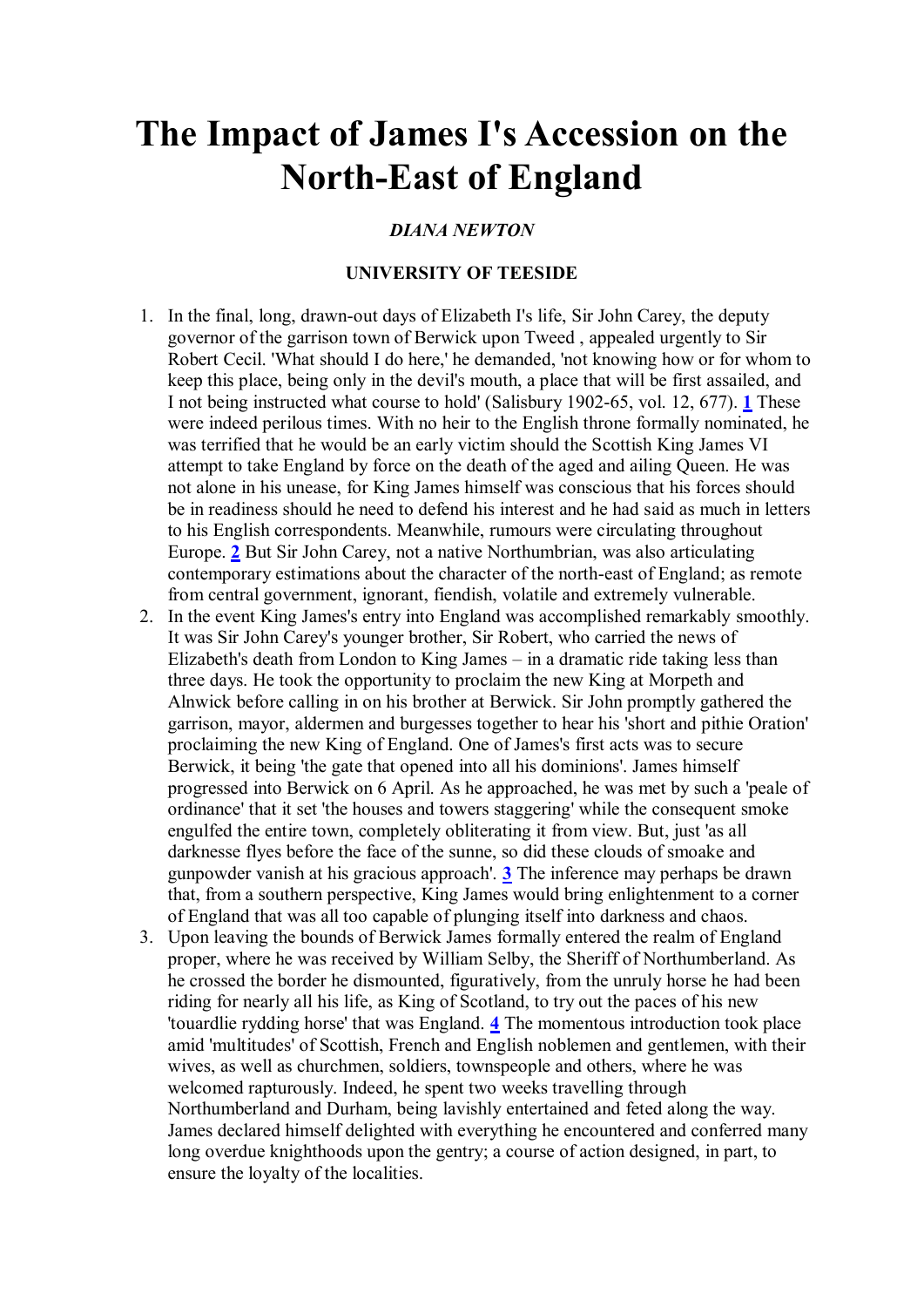- 4. And then he was gone, continuing his ride south to London as the first English monarch to set foot north of Durham since 1487 and the first to approach the Scottish border since 1400. But, though the physical presence of James was soon removed, the repercussions of his accession would resonate very clearly indeed in north-east England. For its outlook was poised to alter fundamentally as it became the focus of the King's cherished dream of completely dissolving the border between England and Scotland. It was his desire that the area would be transformed from an international frontier to a heartland. He made plain his expectations regarding the changed status of the borders in one of his final charges to his Scottish privy council before he left for England on 5 April. He declared that 'the pairt of baith the cuntreys quhilk of lait wes callit the "Mairches" and "Bordouris" and now be the happie unioun is the verie hart of the cuntrey' (Masson and Burton 1877-98, vol. 6, 560). As a manifestation of this new perspective, English central government's policy towards the area, which had pertained throughout the 1590s, would be reversed.
- 5. The border counties were unusual in the way in which they were governed. First of all there were the Wardens: one for each of the three marches (east, middle and west) with an opposite number across the border in Scotland. The office had a long history – stretching back into the mid-fourteenth century – while the function was even older. Originally it had entailed purely military duties, which then evolved and expanded to include judicial and administrative obligations and powers. Because of its martial genesis, members of the nobility always held the posts. Richard II experimented briefly with appointing outsiders but, by 1399, the Wardenries settled down into the hands of the Nevilles and the Percys, Earls of Westmorland and Northumberland, respectively. **[5](http://www.hull.ac.uk/renforum/v7/newton.htm#n5)** That remained the practice until the Tudors. Henry VII excluded the Nevilles and the Percys from the Wardenships until 1525, as the degree of direct royal and conciliar intervention in the government of the north east was stepped up (Pollard 1990, 358-9, 389; Ellis 1995, 49). The early death of the Earl of Northumberland and the involvement of his brother, Sir Thomas Percy, in the Pilgrimage of Grace, which resulted in his being attainted, left Henry VIII resolved to 'resume into his own hands the office of warden' of the northern marches, in January 1537 (Brewer 1862-1910, vol. 12, 225). The Earls were briefly restored in the reign of Mary, but with the accession of Elizabeth, the Earls' political fortunes changed again.
- 6. In 1560, Sir John Forster (a Northumbrian squire and so-called 'godly rogue') was appointed to the post of Warden of the middle march (Meikle 1992, 126-63). He occupied the position for thirty-five years (apart from a brief suspension in 1587-8). After the 'rising of the northern earls' (Charles, sixth Earl of Westmorland and Thomas, seventh Earl of Northumberland), in 1569-70, and the Earls' subsequent removal, the social and political vacuum they left was filled by the gentry. They sat on the various commissions for the borders; such as those to survey the castles on the borders and those to ensure the effective functioning of march law, first codified in 1249, and manifested in days of truce 'rendering unique sentences of redress, reparation and compensation'. **[6](http://www.hull.ac.uk/renforum/v7/newton.htm#n6)** At the same time, and as their counterparts throughout England did, they also sat on the commissions of the peace and served as sheriff, deputy lieutenants and so forth.
- 7. In one other, very important, respect, the border counties were different from the rest of England. For, throughout Elizabeth's reign they were exempted from paying parliamentary subsidies; ostensibly, in return for their service on the borders, defending the realm from the Scottish enemy. Yet, there had not been an official Scottish enemy since the middle of the century. And, so, the unofficial Scottish enemy was regularly exhibited as evidence of Northumberland's vulnerability, in the guise of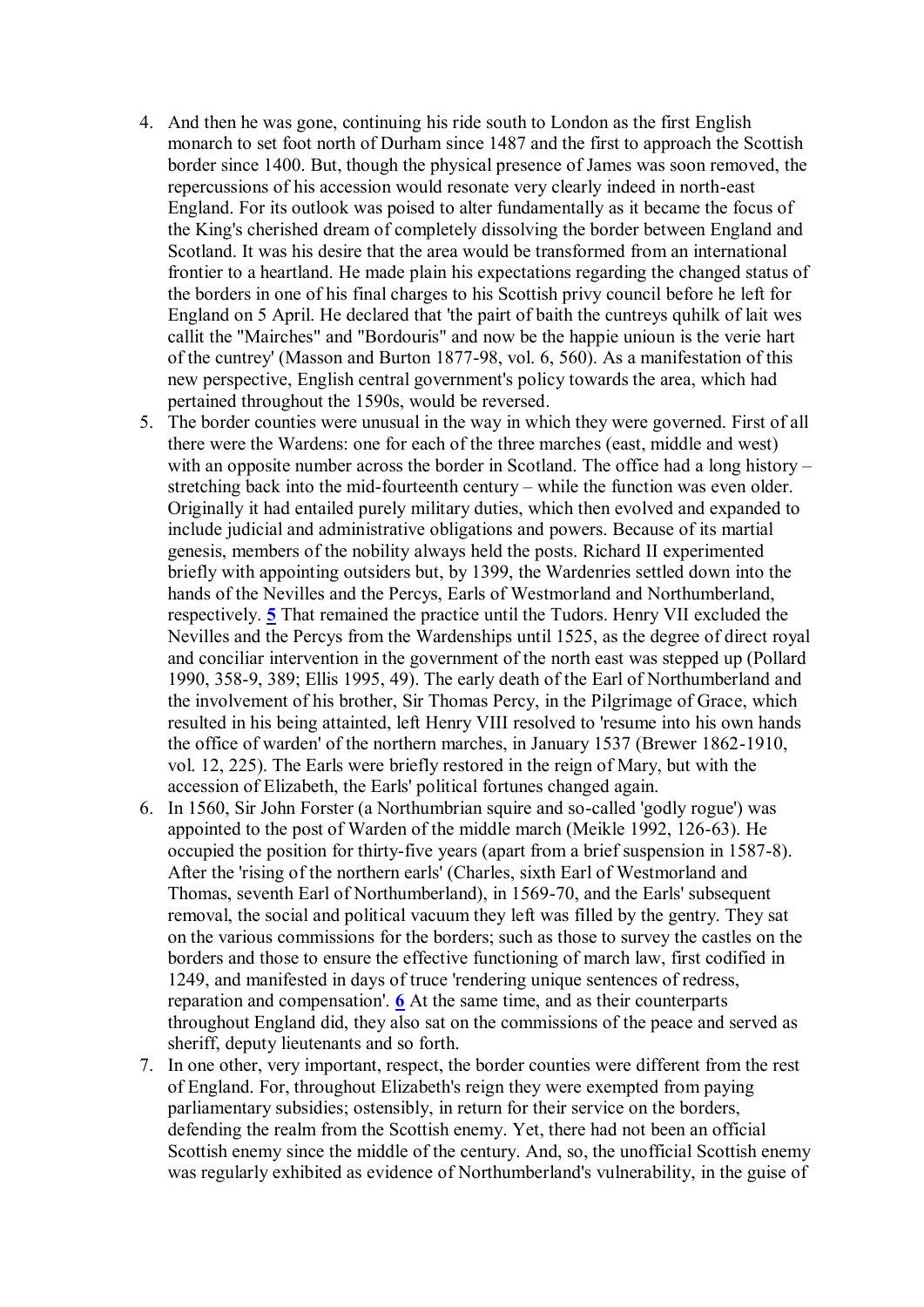the desperate marauders and thieves that preyed upon the poor inhabitants of Northumberland. Report after report was sent up to central government, lamenting the state of the 'country' as a result of the endless Scottish raids. It was 'oppressed', 'spoyled', 'utterly impoverished' and 'decayed'; that is, unable to supply sufficient men to defend the borders, which was another obligation peculiar to the border counties. However, Northumberland (and Durham) was not only subject to these incursions, it also claimed to have a particularly lawless population, which was virtually ungovernable. According to an anonymous (and very lengthy) appraisal 'concerning the abused government and afflicted state of Northumberland', written in 1597, the responsibility was that of the justices of the peace who 'appeare not at their quarter sessions in any due order, and often kepe non at quarter days' (PRO, SP 59/36/223).

- 8. Yet, there are surviving quarter sessions records for both Durham and Northumberland for this period and they simply do not bear out that calumny. **[7](http://www.hull.ac.uk/renforum/v7/newton.htm#n7)** For quarter sessions were held regularly. Moreover, concerns about lawlessness were common to the whole country in the 1590s. In Kent, for instance, William Lambarde was making similarly gloomy observations about the state of his county throughout the decade. His reference to 'the malicious iniquity of this present age, which, taking the bridle in the teeth, rusheth out and runneth on to all disolution' was regularly reiterated and its cause attributed to the poverty and dearth that epitomized the last years of Elizabeth's reign (Read 1962, 148, 182). And, when the rhetoric is compared with the reality, Northumberland does not emerge as significantly less law abiding than elsewhere in England.
- 9. Notwithstanding the obvious difficulties in reconstructing patterns of crime in late Elizabethan England from incomplete records, certain broad conclusions can be drawn. For instance, a comparison of extant presentments and indictments before quarter sessions in Northumberland and Worcestershire reveal a pretty similar rate of petty crime. **[8](http://www.hull.ac.uk/renforum/v7/newton.htm#n8)** Even the incidence of murder was not markedly worse in Northumberland. Between 1597 and 1604 there were 18 murders in the surviving records for Northumberland, while in the same period there were 12 in Hertfordshire, but 26 in Sussex. **[9](http://www.hull.ac.uk/renforum/v7/newton.htm#n9)** It seems, then, the gentlemen of Northumberland had decided that it was in their best interests to promulgate a perception of acute crisis in the area, in order to continue the favourable financial terms they enjoyed with central government. Furthermore, by exaggerating the lawless nature of Northumberland they could also justify any shortcomings in their performance as county officers.
- 10. But, then, in 1595 it all went horribly wrong. After years of appearing to do very little in response to the regular bulletins of murder and mayhem, central government responded particularly resolutely to what appeared to be just one more letter regarding the parlous state of the north-east. That August, Toby Matthew, Bishop of Durham, together with judges Beaumont and Drewe, in Durham for the assizes, and Ralph, Lord Eure, wrote to the President of the Council of the North and Lord Lieutenant of the northern shires, Henry Hastings, Earl of Huntingdon. The purpose of this letter was to express their concerns about the deplorable state of counties Durham and Northumberland where both English and Scottish outlaws 'conspired together to make this Busshoprick of Duresme an open spoile and prey to the utter impoverishing and undoing of the poorer sorte, and to the Endangering of such persons of the better sorte' (PRO, SP 59/30/117). They put the blame for this state of affairs squarely upon the Wardens of the west and middle marches. Three courses of action were proposed. Firstly, that the privy council be persuaded to direct the Wardens to execute their offices with 'extraordinarie care and diligence' whilst also undertaking to supervise those officers answerable to them more closely. Secondly, that the privy council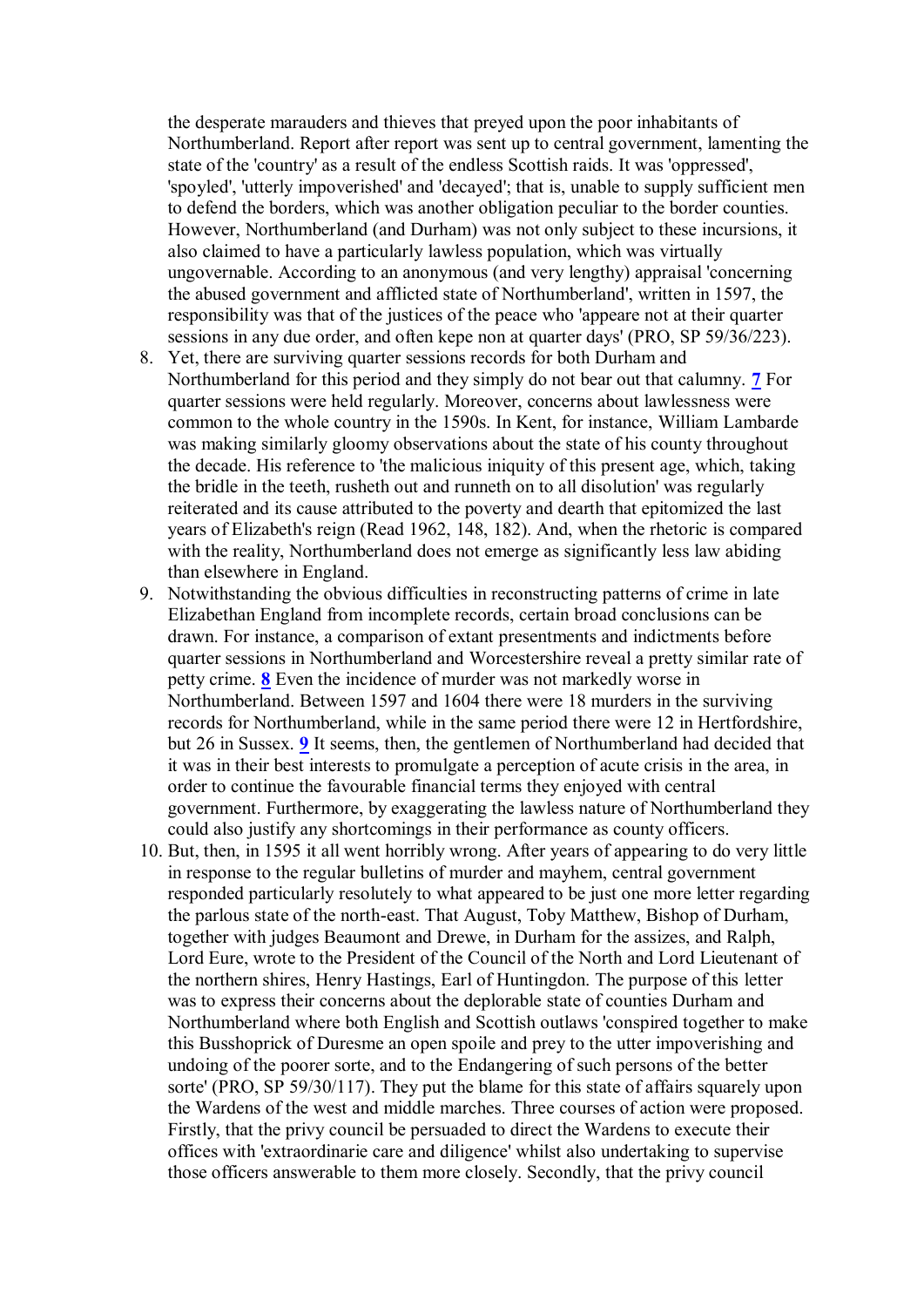provide a company of well furnished men for the better policing of the region, which they described as 'these remote parts' (thus assuming a London-centred view of Northumberland and Durham). And finally, that the justices of the peace be required to perform their judicial obligations 'according to the Termes of their leases and Estates granted to them'.

- 11. Five days later Eure wrote, as 'one principall subiecte in this land yt concerneth', to the Queen's principal minister, Lord Treasurer Burghley. Adopting a rather more sensational tone, he acquainted him of the 'distress, calamity, pyttifull complaints, which the cryes of wydowes and fatherless children, even to the skyes in this bushopricke of Durham, by the great theifte, intolerable sufferance of Northumberland, and the weaknes or rather dastardie (if I may so tearme yt) of the inhabitants there' (PRO, SP 59/30/131). He went on to paint a picture of an area where the normal processes of law had broken down completely and pleaded with Burghley to provide some 'speedie redresse' for the consolation of the 'comfortless and distressed people' of Northumberland's highlands. In the event, the 'speedy redresse' turned out to be Eure himself, who was nominated by Burghley to replace the longstanding Warden of the middle march, Sir John Forster. Eure's immediate response to this accolade was to declare that he was 'terrified greatlye to undertake so great a charge knowing myne infinite wants', and to beg for a house that would be 'safe and fitting' for him as he endeavoured to 'reforme thes abuses in the inland gentlemen if they have combined with the outlawes' (PRO, SP 59/30/162). Before he arrived in Northumberland, even, he was adopting a kind of siege mentality and it was to be a couple of months before he plucked up the courage to take up his new post. For, although he was born in Berwick, and his family had a long association with border government, he had not lived in Northumberland for many years and his career had been focused almost entirely upon Yorkshire. **[10](http://www.hull.ac.uk/renforum/v7/newton.htm#n10)** Notwithstanding his claims to represent the bishopric of Durham, he was largely unfamiliar with the area. On the other hand, both Matthew and Eure were closely linked with Huntingdon regarding their religious position, especially regarding their shared animosity towards Catholic recusancy. **[11](http://www.hull.ac.uk/renforum/v7/newton.htm#n11)**
- 12. In the meantime, Forster was left as caretaker of the march. This gave him the perfect defence for any failures on his part, thereafter, for he simply excused himself on the grounds that his authority was being undermined by the common knowledge that he was being replaced, which, in turn, encouraged 'evil people of both realms' to commit more spoils on the borders than ever before (Salisbury 1902-65, vol. 5, 430). The Privy Council were not impressed, however, and they informed him that a commission had been appointed to 'inquire and examine in what state the wardenry shalbe left by you' (Dasent 1890, vol. 25, 45-6). The commission was headed by Sir William Bowes of Streatlam in Durham, who was a trusted ally of Huntingdon. He was joined by Francis Slingsby of Scriven, near Knaresborough in Yorkshire, Clement Colmore, rector of Gateshead, and Henry Anderson, a Newcastle hostman who had recently bought himself an estate in Durham, all of whom were associated in some way with Huntingdon. This was a group of gentlemen whose interests lay south of the Tyne but who were required to gain an accurate impression of conditions in the north of Northumberland.
- 13. Nevertheless, the commission received the full co-operation of a significant proportion of the Northumberland gentry who confirmed the conclusions reached by the commission, of the wretched state of Northumberland, in a report of their own. A third account, from Huntingdon's secretary, John Ferne, corroborated those two portrayals. The picture presented by the commission was a wretched one. Established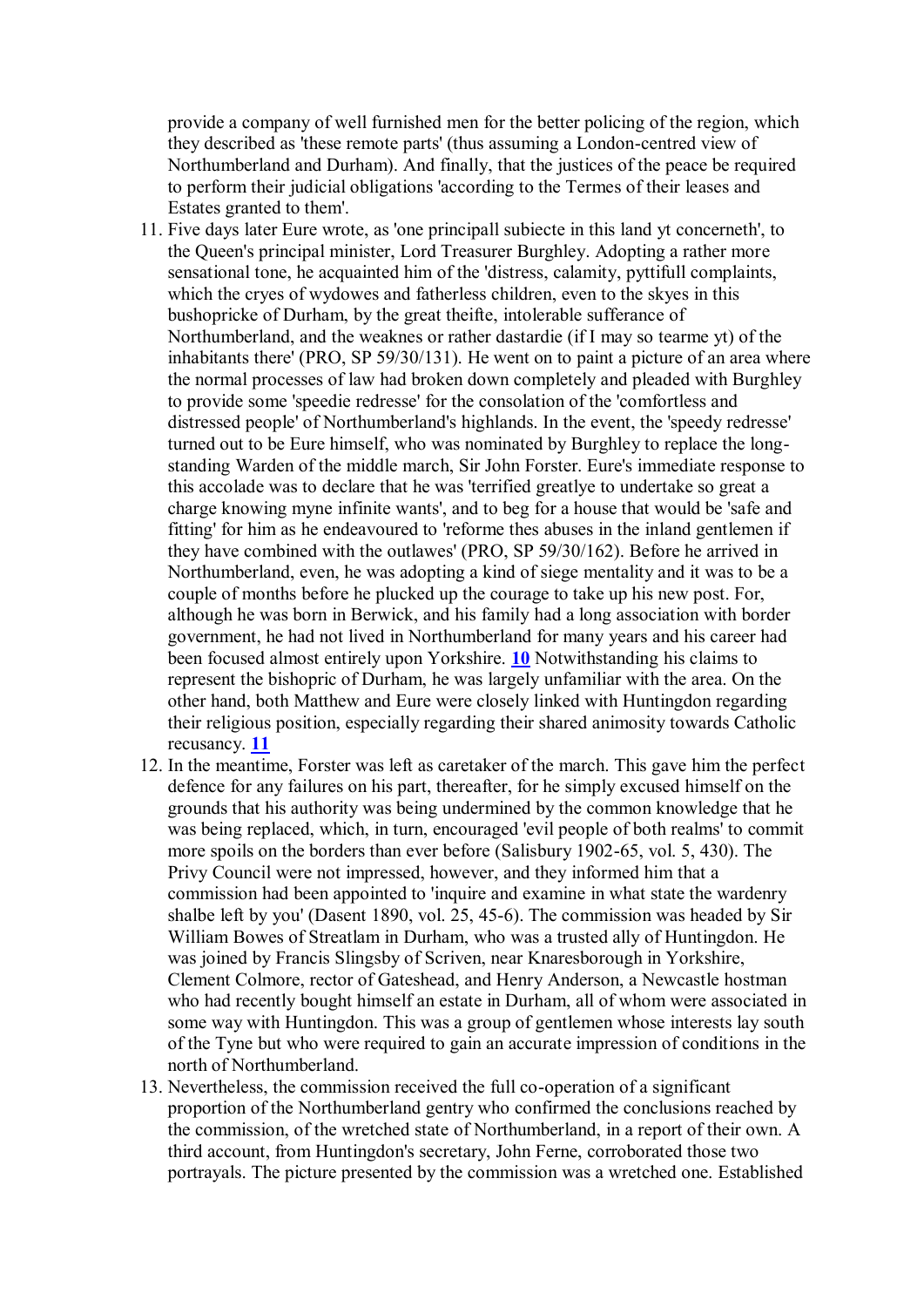religion was suffering for want of preachers, there being 'scant three . . . to be found in the whole country, ' so that the superior 'number and diligence of the Semyn*aries* with more liberty resorting thither, being driven from oth*er* places of both the realmes' were having little difficulty in finding willing converts to Roman Catholicism. Common law was undermined by the Warden 'using *another* coorse of Justice' in his own best interests; march justice was rendered ineffective by 'the *unlawfull complots and combynacons of the* Englishe with the Scottes'; while the Treaty of Berwick was perverted by the Scots with, what appeared to be, Forster's compliance. There had been 200 murders since 1567-8 and, of two thousand furnished horsemen certified two years before, only one hundred could be accounted for. This 'contagion' or 'Gangrene thus noysomely molest*ing the foot of the* kingdome' affected the entire bishopric, as far afield as the 'Rivers of Tease, weare and darwent', where there were instances of assaults on houses more than seventy miles from the border. **[12](http://www.hull.ac.uk/renforum/v7/newton.htm#n12)** From the Scottish border to the river Tees the shared experience was one of alarm and consternation.

- 14. The gentlemen of Northumberland drew attention to 'the huge decays and losses sustained by the inhabitants of the middle march in these last two years', and dwelt on the tortures inflicted by the Scots on the English, which they described in graphic detail (Salisbury 1902-65, vol. 5, 476-7). Ferne's conclusions, that the cause of the mischief lay with the degree of Anglo-Scottish 'convenues and conferences', predictably, were very similar to those of Bowes and the rest of the commission. For they had observed that the reason for the woeful state of affairs in the middle march was 'th*at the wardens* and opposite officers, being ever chosen of borderers *bred and inhabiting* there, they doe contynewally cherishe their favourites *and strengthen* themselves by the worst disposed' (Salisbury 1902-65, vol. 5, 493-4). In the late autumn of 1595, the gentlemen of Northumberland were, no doubt, delighted to be rid of Sir John Forster, who had provoked most of them at some stage of his thirty-five year assignment as Warden. The relatively unknown Eure clearly seemed preferable. But what those who obliged Huntingdon with an account of the parlous state of the middle march cannot have anticipated, was that, in a couple of months, most of them would be removed from the Northumberland commission of the peace and replaced by gentlemen from Durham and Yorkshire (PRO, C/66/1468v). For the appointment of Eure was just part of the Tudors' centralizing policy, which was determined to bring the localities more firmly under their control.
- 15. Later, in 1596, a commission appointed 'for border causes' also differed fundamentally in its composition from the norm. Whereas the most recent commission, in 1588, had consisted, more conventionally, of the Wardens and their deputies – namely Sir John Forster (Warden of the middle march), Sir Robert Carey (Warden of the east march) and his deputy, Sir John Selby, together with the Warden of the west march – the 1596 commission was composed of Bishop Toby Matthew, Sir William Bowes, Francis Slingsby and Clement Colmore – none of whom were from Northumberland. The omission of the Wardens and deputy Wardens was because the setting up the commission had been prompted by 'complaint on either side of both the wardens and the deputies'. **[13](http://www.hull.ac.uk/renforum/v7/newton.htm#n13)** For within a year it was abundantly clear that Eure was proving to be quite unequal to the task of governing the middle march, and he was attracting precisely the same criticisms as had Sir John Forster.
- 16. Not the least of Eure's faults was his failure to cultivate appropriate allies amongst the Northumberland gentry, which left him rather more closely identified with Catholics than might be deemed suitable for an avowed champion of Protestantism and opponent of recusancy. Eure's chief associates were Sir Ralph Gray of Chillingham,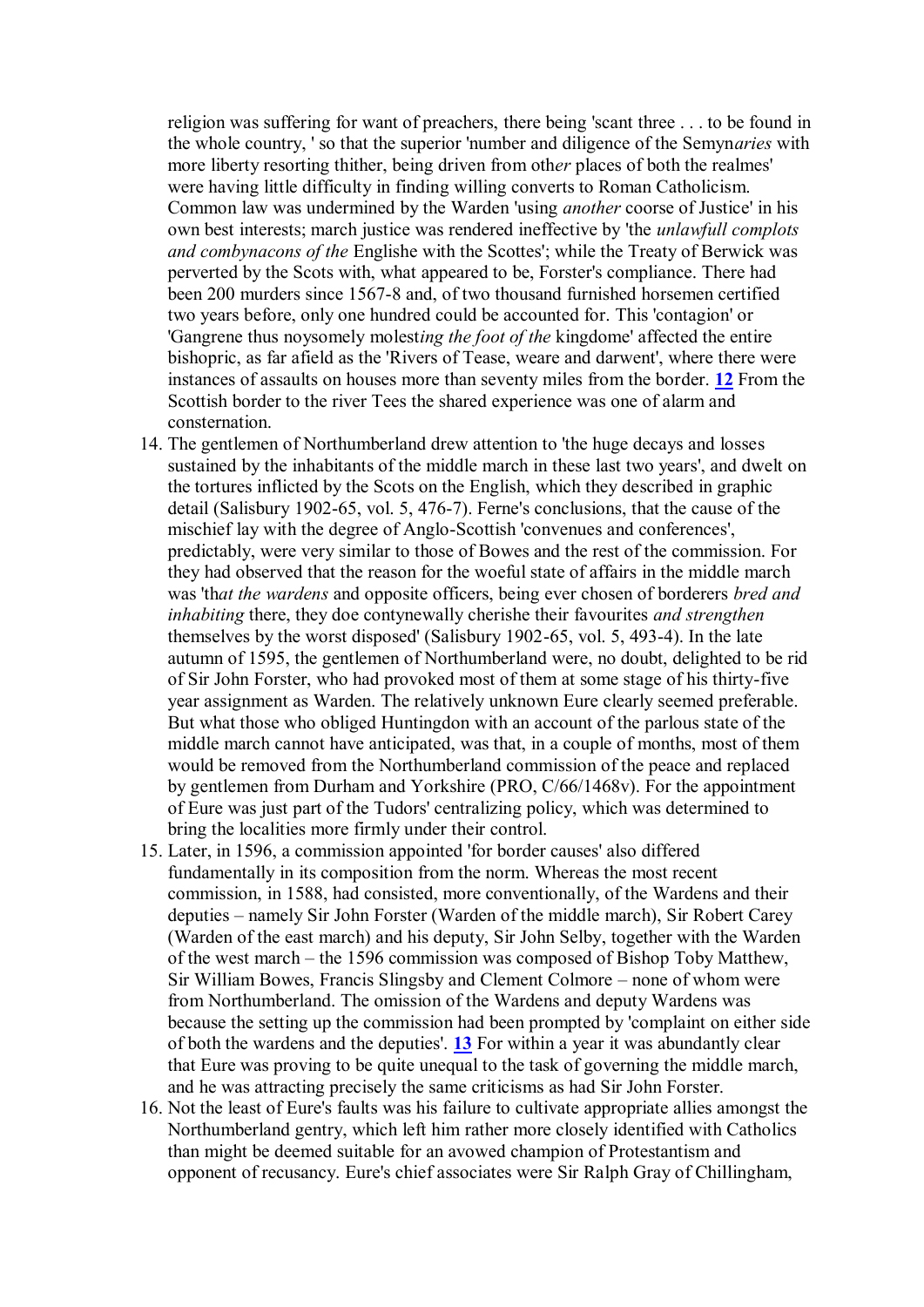whose first wife was suspected of harbouring seminary priests (Watts with Watts 1975, 79), and his brother Sir Edward of Morpeth. By allying himself with long-time rivals of the Widdringtons, Eure incurred the enmity of that very powerful Northumberland family whose members served as Members of Parliament and Sheriffs. His appointment of Yorkshiremen, in particular Ralph Mansfield and Thomas Percy (later implicated in the gunpowder plot) to key border offices was storing up trouble for the future. The consensus grounded in opposition to Forster soon collapsed and Eure found himself at loggerheads with a significant proportion of the Northumberland gentry. When he had to explain himself to the privy council, he pleaded that it was the 'roote insolence of those within my government, respecting more there severall lustes than the necessary service of their countrie which hath hindered me' (PRO, SP 59/32/191 and 193), and he added a catalogue of his frustrated attempts to impose order.

- 17. Matters were made worse when it was believed that Eure had entered into an illjudged alliance with his opposite number on the Scottish middle march, Robert Ker, laird of Cessford. For Ker was involved in long-running disputes with a number of Northumberland gentlemen, including Henry Widdrington and his brothers which had come to a dramatic head, in the summer of 1596, when Ker had assaulted the Widdrington's castle at Swinburne, and taken Roger Widdrington prisoner. **[14](http://www.hull.ac.uk/renforum/v7/newton.htm#n14)** Consequently, Widdrington and certain other Northumberland gentlemen had withdrawn themselves from the middle march, declaring themselves unable to live under the Warden's rule. Their departure had serious repercussions for the government of the borders, which was appreciated by the Queen and Sir Robert Cecil, if not by Eure who regarded their behaviour as a personal affront to himself. 'Thus am I crossed', he reported, 'and my government disliked' (PRO, SP 59/33/48) and, by extension, compromised. When the Widdringtons, Selbys and other Northumberland gentlemen accompanied the Earl of Essex on his voyage to the Azores it was time for central government to take a hand. With the Queen receiving 'howerly complaint of the Borders devastation', Cecil relayed her insistence that they return 'for she in no sort likes that they should leave the frontiers soe weakened' (PRO, SP 12/264/61). This was a clear recognition that policing the frontier was the business of the local gentry with their particular understanding of conditions obtaining there.
- 18. This was the crux of the issue. The centralizing ambitions of the Queen and Burghley and Cecil and Huntington – which had resulted in the appointment of Eure to the Wardenship of the middle march – appeared to have been accomplished with the seeming complicity of the resident Northumberland gentry, driven by exasperation with Sir John Forster but, of far more significance, was the growing threat of war with Ireland, late in 1594. It was by no means clear that the King of Scotland would not ally himself with the Irish rebels, making the borders the frontline against an enemy state. Although this never happened, some Scots were worryingly inclined to assist the rebels. And, when the Scottish King did sent reinforcements to Ireland in 1602, there was some confusion among the Irish about the side upon which they had come to fight (Hamilton *et al*. 1860-1912, vol. 10, 122-3). In these uncertain times it was no doubt felt that the security of the realm, especially on the sensitive north-eastern border, could not be left solely to the gentlemen of Northumberland.
- 19. It was unfortunate that Eure proved to be such a disaster as the agent of central government's plans, driving away experienced governors of the borders, and leaving them dangerously exposed. Eure resigned early in 1598 (Watts with Watts 1975, 122), and was replaced by Sir Robert Carey. He was not a native Northumberland gentleman either, although he was the son of Lord Hunsdon, one time Warden of the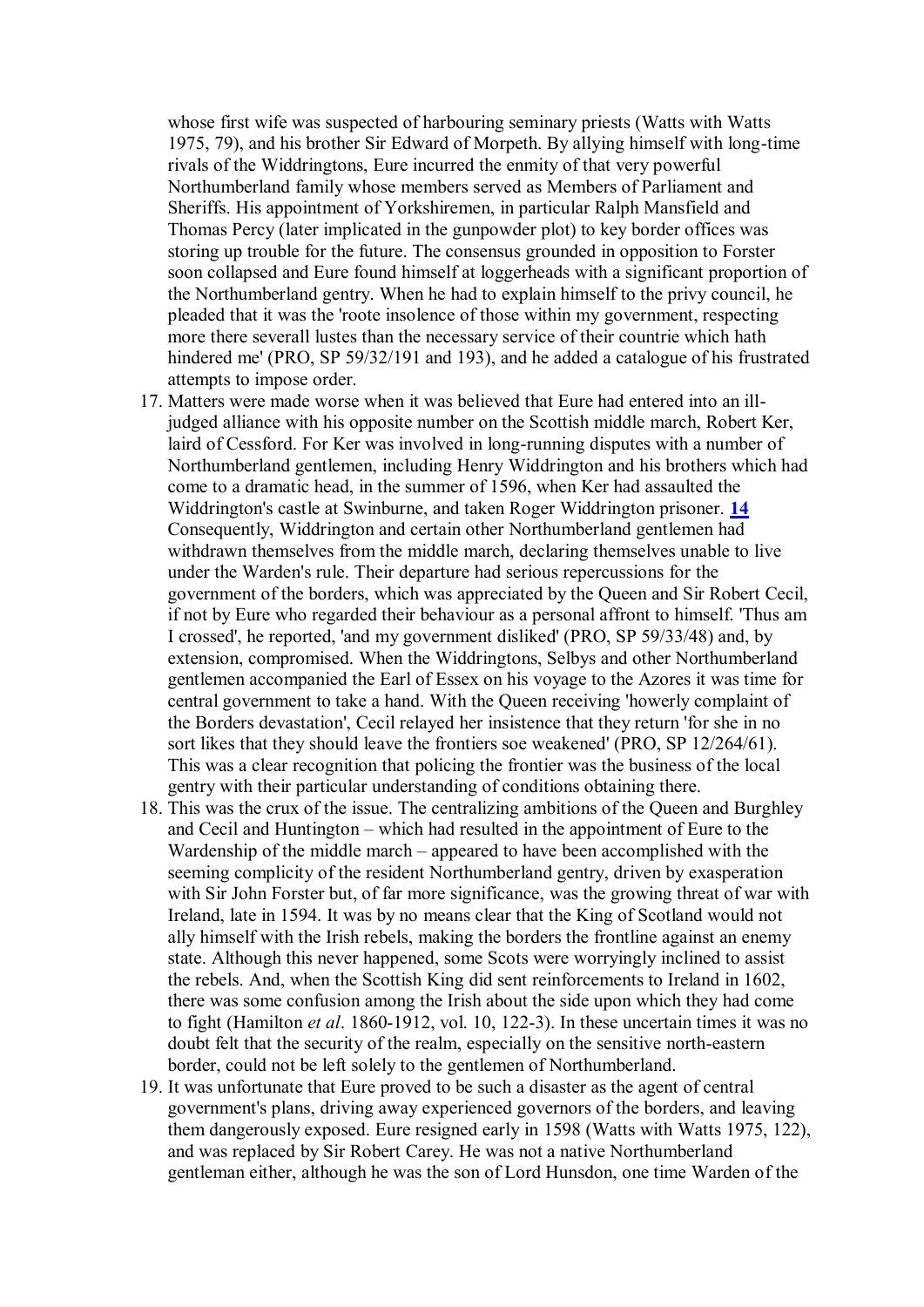east march. Temperamentally he was very different from Eure, not least in that he was eminently suited to border life. He greeted his preferment to deputy Warden of the west march under his brother-in-law, Lord Scrope, in 1593, after an unproductive time spent at court, with relish. 'I took myself to the country', he wrote in his memoirs, 'where I lived with great comfort: for we had a stirring world, and few days passed over my head but I was on horseback, either to prevent mischief, or to take malefactors' (Mares 1972, 22-3). On the death of his father, in July 1596, he was appointed acting Warden of the east march.

- 20. From there Carey was able to observe Eure's management of the middle march where 'every year grew worse and worse, that none flourished but malefactors', chiefly as a result of his misplacing his trust and his inability to cultivate suitable allies among the Northumberland gentry (Mares 1972, 46). Carey, on the other hand, closely identified himself with the area, especially after he married Elizabeth Trevannion, widow of Sir Henry Widdrington, uncle of Henry and Roger, in 1593. Carey reiterated his affinity with the north when he recounted how, after time spent at court, 'new occasion was offered me to continue a northern man still' (Mares 1972, 44), as Warden of the middle march, early in 1598. He was able to draw upon the services of his stepnephew, Henry Widdrington, and his ally, William Fenwick, as his deputies and as keepers of Redesdale and Tynedale respectively. The fact that he never encountered the level of opposition that his predecessors had may well be attributed to the way in which he integrated himself into Northumberland and identified himself so closely with the north, and especially the north east. He remained in office for five years, when the accession of James VI and I and his resolution to dissolve the borders rendered the Wardenries redundant.
- 21. The new King announced by proclamation, issued from Greenwich on 19 May 1603, that the borders 'shall be no more the extremities, but the middle'. He predicted, somewhat optimistically, that 'the inhabitants thereof [would be] reduced to perfect obedience'; **[15](http://www.hull.ac.uk/renforum/v7/newton.htm#n15)** and insisted that the English and Scots should regard themselves as one people (*unus grex*). However, he never really explained how this was to be achieved. **[16](http://www.hull.ac.uk/renforum/v7/newton.htm#n16)** In the same way, despite repeated claims by historians, he never really tackled the question of the future of march law and the Wardenries. According to Watts, and reiterated by Bruce Galloway, James abolished march law and discontinued the office of Lords Warden by proclamation from Newcastle on 13 April. **[17](http://www.hull.ac.uk/renforum/v7/newton.htm#n17)** But, the 'copie of the king's proclamation' issued from Newcastle was more concerned with labouring his title to the English throne before going on to charge that all rebells are to be 'persewit and punished with fyre and sword accordinglie'. **[18](http://www.hull.ac.uk/renforum/v7/newton.htm#n18)** This reflected the King's current concerns. He was still not sure that his accession would not be disputed, while the charge was a response to the so-called 'busy week', when some of the inhabitants of the west march disingenuously claimed that all laws were in abeyance until the new King was crowned. There is nothing about march law or Wardens in the proclamation. Technically, march laws continued in force until they were abolished by Act of Parliament in 1607, **[19](http://www.hull.ac.uk/renforum/v7/newton.htm#n19)** while in practice they slipped into oblivion. In any case, it has been argued that, while '[i]n theory, these statutes established a strict iron curtain between Carlisle and Berwick, [t]he reality was very different' (Galloway 1986, 65). For much of the time, long before 1603, the borders were more apparent than real and 'only recognized by the native borderers when it suited them'. It was often only when an individual fell foul of the laws across the border that it miraculously reappeared, otherwise there were abundant instances of cross-border friendships, marriages and financial transactions (Meikle 2001 and 1988, ch.7).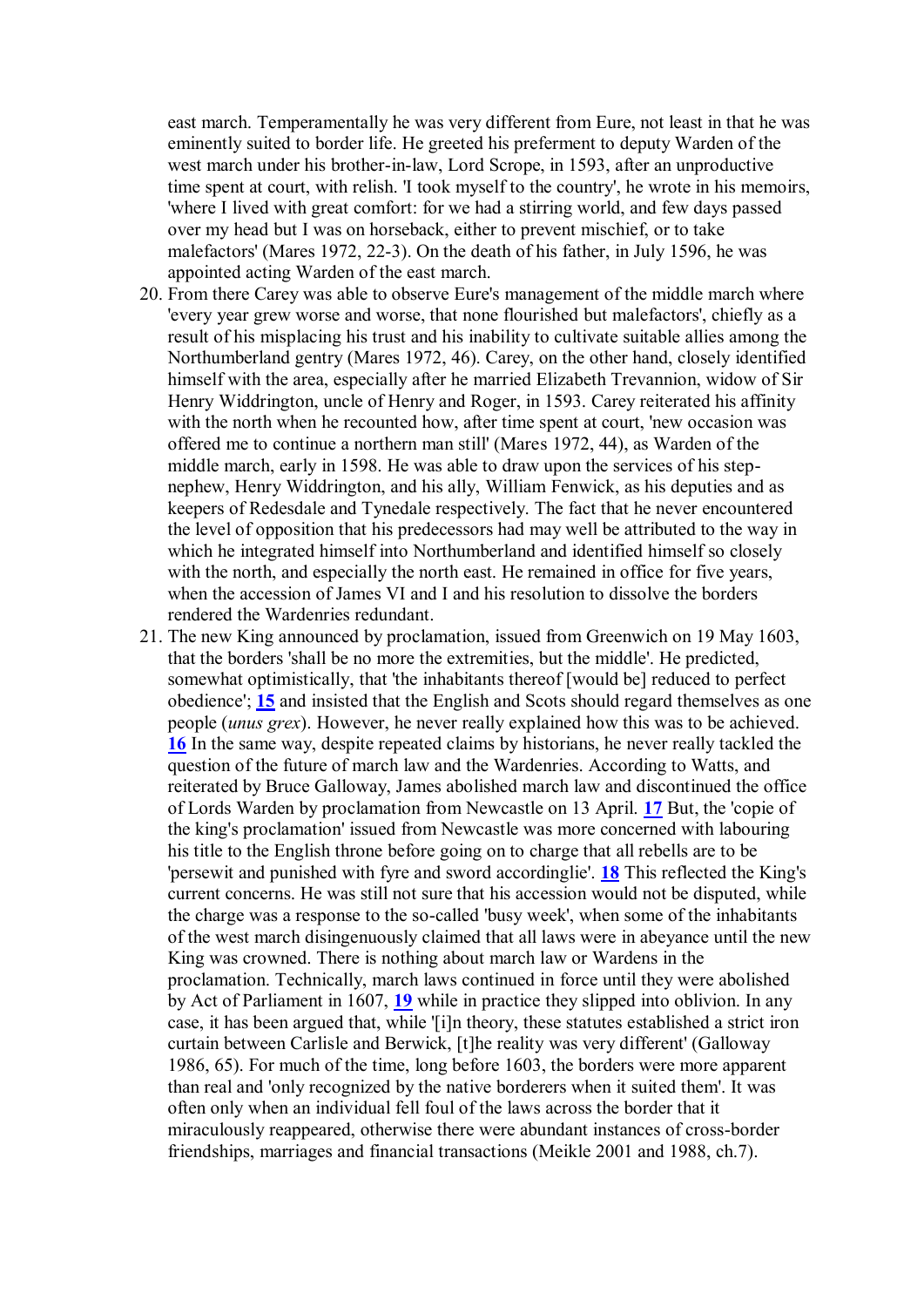- 22. Gradually the government of the borders was restored to the resident Northumberland gentry. Early in June 1603, George Clifford, Earl of Cumberland, was appointed Lord Lieutenant of the three border counties of Cumberland, Westmorland and Northumberland; an indication of how the whole of the north was regarded as a coherent entity by central government. But, while Cumberland's interests lay in the north west, the fact that he had sponsored a sea-voyage to Brazil, led by Robert Widdrington, gave him an *entrée* to north-eastern society and led to his choosing Robert's brother, the recently knighted Henry Widdrington, for his deputy in Northumberland. The restoration was complete when the commission of the peace, issued in 1604, was composed of many resident Northumberland gentry, also newly knighted. **[20](http://www.hull.ac.uk/renforum/v7/newton.htm#n20)**
- 23. So, the most significant aspect of the impact of James I's accession on the north-east of England was the removal of central government interference in its affairs. Tudor policy, first discernible under Henry VII and intensified under Elizabeth, has traditionally been seen as drawing the claws of the local magnates who had developed into monstrous, Yeats-and-Sellarman-like, 'overmighty subjects' under the Lancastrian kings in the fifteenth century. But, it has recently been argued that the borders were actually far better governed and more efficiently defended in the Lancastrian years – especially during the minority of Henry VI – when the Scots and English were encouraged to resolve their own problems, and generally did so more peacefully and effectively than when Westminster was involved. **[21](http://www.hull.ac.uk/renforum/v7/newton.htm#n21)** James VI and I was able, at a stroke, to restore this pre-Tudor approach of devolution. Above all, after 1603 central government was no longer unduly concerned about the administration of the English borders, because there was no longer a potentially hostile state on the other side of that border. The King of England was entirely confident that he could rely on the support of the King of Scotland; at least, for as long as those Kings were James Stuart.

### **Notes**

- 1. This article has emerged from work currently being undertaken for the AHRB centre for north east England history which will culminate in *North east England elites, c1569-1625*.
- 2. See, for example, Bruce (1861), 49; *Calendar of State Papers, Domestic, 1601-1603*, 298-300.
- 3. This account is based on *The True Narration of the Entertainment of his Royal Majestie, from the time of his Departure from Edenbrough, till his Receiving at London: with all, or the most speciall Occurences*, first published in London in 1603, later printed in Nichols (1828), 53 *ff*.
- 4. The analogy was James's own, used in a letter to Sir Robert Cecil. See Bruce (1861), 31.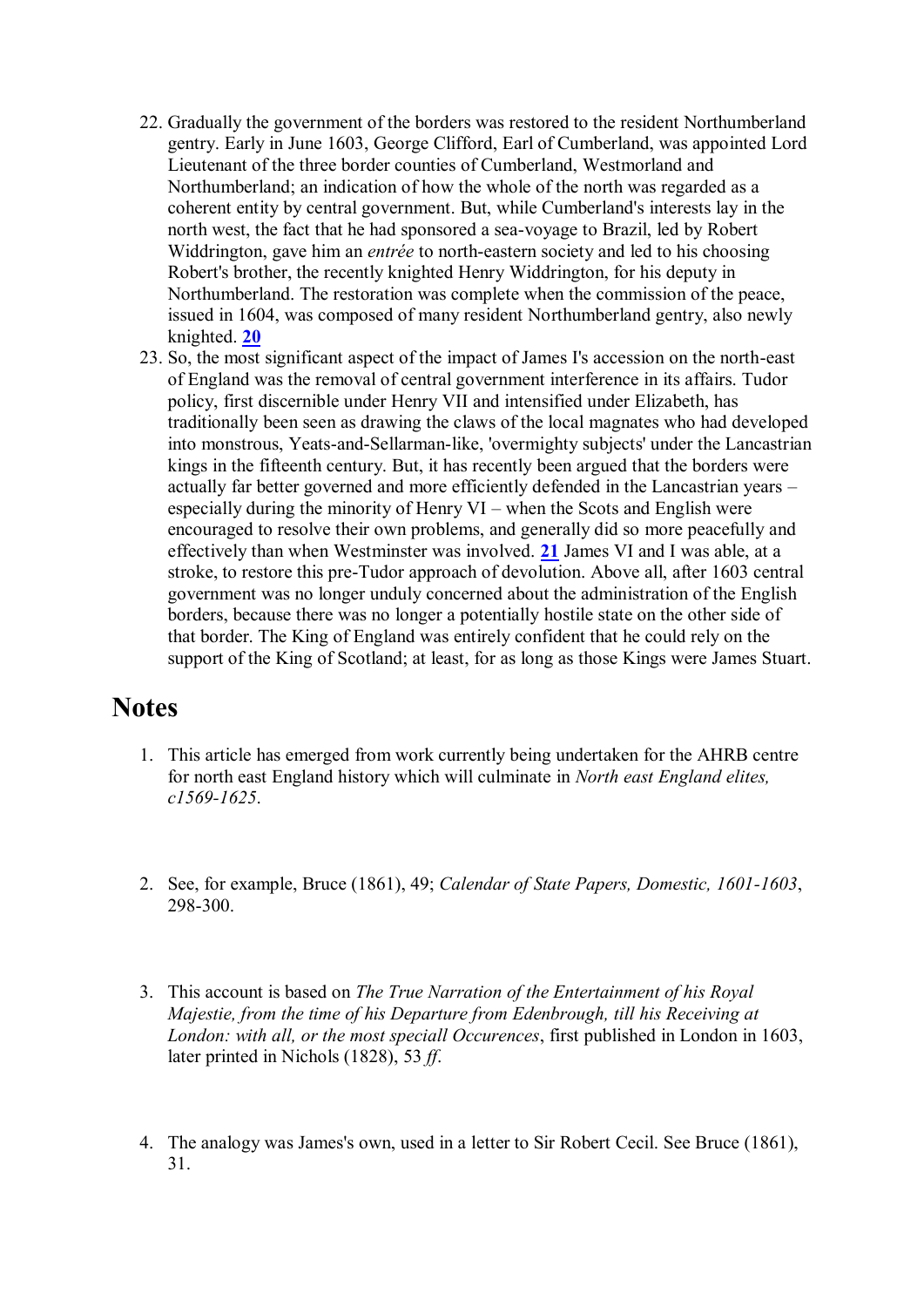- 5. Since 1425, it was the younger family of the first Earl of Westmorland (the Earl of Salisbury and his son the Earl of Warwick) and, later, Richard, Duke of Gloucester, in 1470.
- 6. For a through treatment of border government see Neville (1998).
- 7. There are quarter sessions rolls in the Durham record office for 1595 to 1625 (DRO CRO Q/S/I 1-8). These have been edited and calendared by C. M. Fraser for the publications of the Surtees Society (1991). The Northumberland record office holds a single volume, entitled the *Vetera indictamenta*, which contains copies, in an early modern hand, of original indictments and presentments, between 1595 and 1630 (NRO, QS1). There is a gap between 1618 and 1627 that is neatly filled by material concerning public office in the Delaval family papers, also in the Northumberland record office, which is most abundant for precisely those dates (NRO, 1 DE/7 ff. 48*ff*).
- 8. *Vetera indictamenta*, *passim*; Bund (1900), *passim*.
- 9. *Vetera indictamenta*, ff. 14r, 25v, 91v; Cockburn (1975a), 130-165; Cockburn (1975b), 18; Cockburn (1975c), 333-422; Cockburn (1975d), 3-5.
- 10. Northumberland (1893-1940, vol. 5, 27; *ibid*., vol. 5, 242-3; Page (1914-23), vol. 2, 245; *ibid*., vol. 1, 533; Cockayne (1926), vol. 5, 181-2. Although Eure was Vicepresident of the Council in the North he appears to have left little trace of his performance. See Reid (1921).
- 11. See, for example, Watts with Watts (1975), 78-80, 87; Freeman (1987), 163-5.
- 12. BL, MS Cotton, Caligula, D, ii, ff. 230*ff*. The letter is part of a collection of William Bowes's private papers which were damaged by fire and is supplemented (indicated here in italics) from a transcript in BL, MS Harleian 4648, ff. 250*ff*. It is also calendared in Bain (1894-6), vol. 2, 86.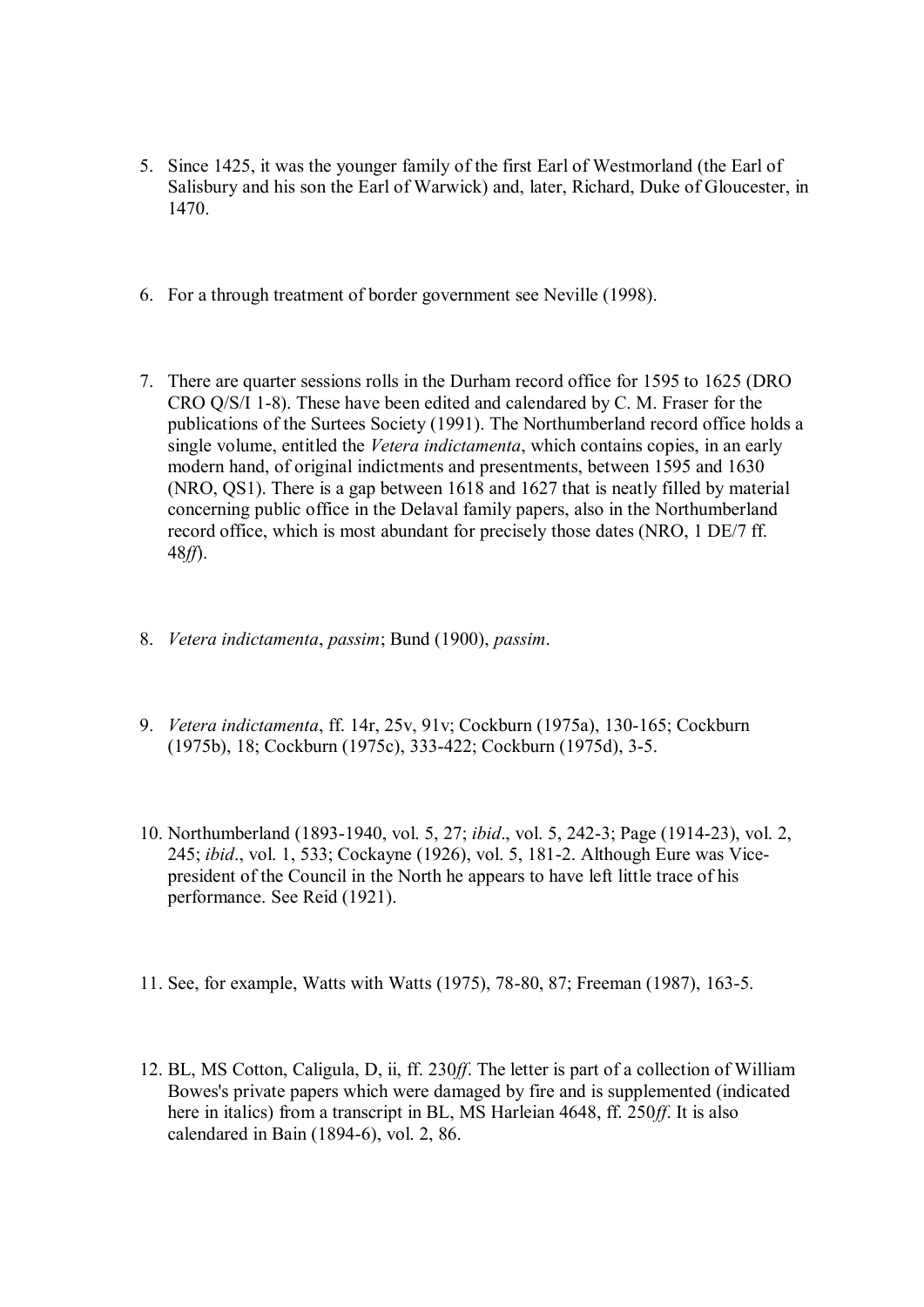- 13. Bain (1894-6), vol. 1, 306; Bain *et al*. (1898-1969), vol. 12, 328; Bain (1894-6), vol. 2, 199.
- 14. BL, MS Cotton, Caligula, D, ii, fo. 271.
- 15. Strype (1824), vol. 4, 378-9; Steele (1910), vol. 1, 108; Larkin and Hughes (1973), vol. 1, 18-20.
- 16. McIlwain (1965), 292; Wormald (1996), 148-171.
- 17. Watts with Watts (1975), 134; Galloway (1986), 16. They cite a letter from the King to messengers, sheriffs and others calendared in HMC, 12th report, appendix 7, *Mss of Le Fleming of Rydal Hall*, 12, which announces that a proclamation is to be made, against all rebels and their wives and bairns. It does not mention either march law or Wardens.
- 18. Cumbria record office (Kendal), WD/Ry/HMC no.70.
- 19. 4 Jac. I, c.1.
- 20. BL, MS Add., 38139, ff. 146-7.
- 21. See, for example, Neville (1998) and Pollard (1990).

## **List of Works Cited**

Bain, Joseph. Ed. 1894-6. *The Border Papers: Calendar of Letters and Papers Relating to the Affairs of the Borders of England and Scotland*. 2 vols. Edinburgh: H.M. General Register House.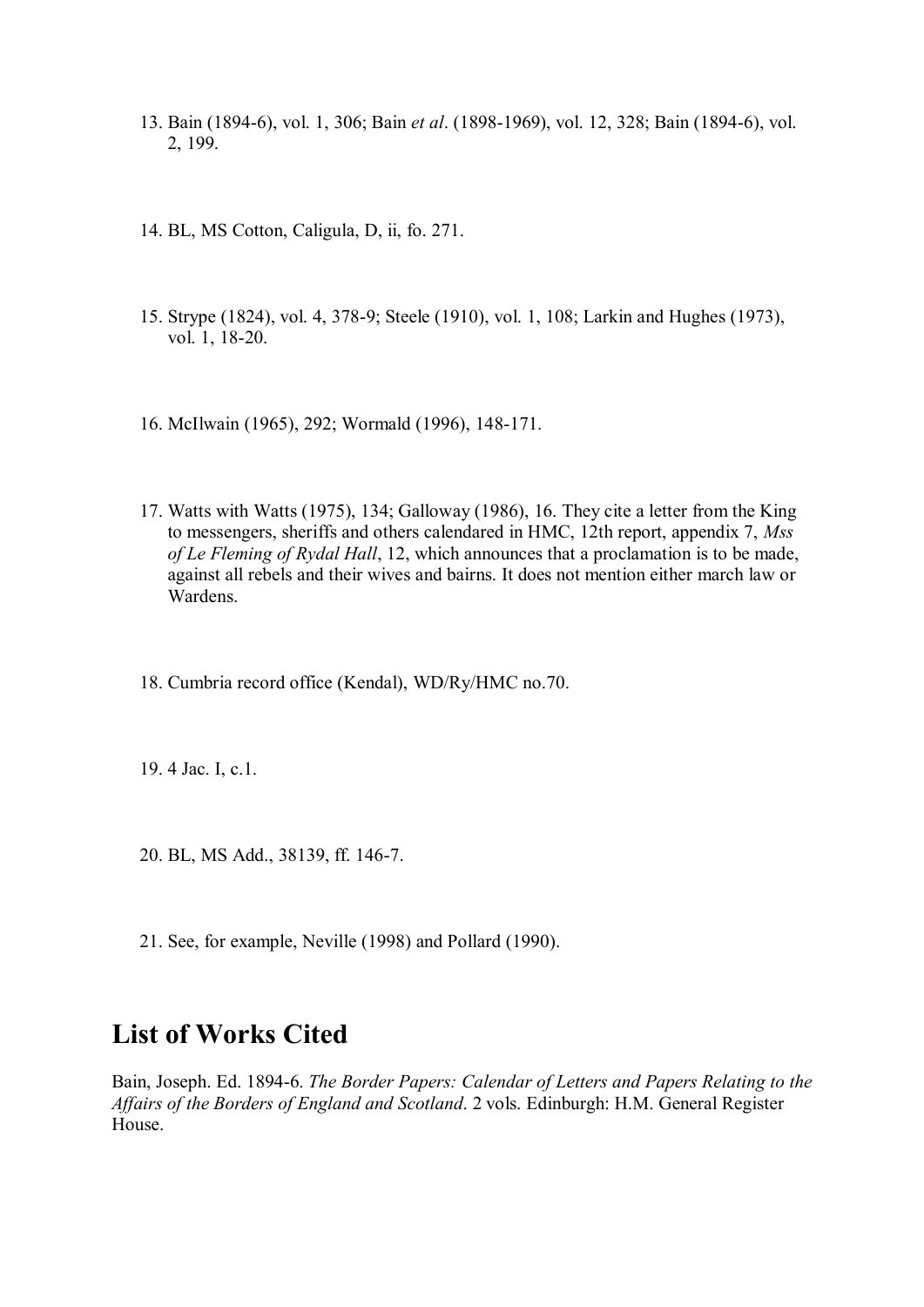Bain, Joseph, *et al*. Eds. 1898-1969. *Calendar of the State Papers Relating to Scotland and Mary, Queen of Scots, 1547-1603, Preserved in the Public Record Office, the British Museum, and Elsewhere in England*. 14 vols. Edinburgh: HMSO.

Brewer, J.S. *et al*. Eds. 1862-1910. *Letters and Papers, Foreign and Domestic, of the Reign of Henry VIII*. 21 vols. London: Longmans, Green and Co.

Bruce, John. Ed. 1861. *Correspondence of James VI of Scotland with Sir Robert Cecil and others in England*. London: Camden Society.

Bund, J.W. Willis. Ed. 1900. *Calendar of the Quarter Sessions Papers, 1591-1643*. Worcester.

Cockayne, G.E. Ed. 1926. *The Complete Peerage of England, Scotland, Ireland, Great Britain and the United Kingdom*. Vol. 5 revised and enlarged. London: St Catherine Press.

Cockburn, J.S. Ed. 1975a. *Calendar of Assize Records: Hertfordshire Indictments, Elizabeth I*. London: HMSO.

Cockburn, J.S. Ed. 1975b. *Calendar of Assize Records: Hertfordshire Indictments, James I*. London: HMSO.

Cockburn, J.S. Ed. 1975c. *Calendar of Assize Records: Sussex Indictments, Elizabeth I*. London: HMSO.

Cockburn, J.S. Ed. 1975d. *Calendar of Assize Records: Sussex Indictments, James I*. London: HMSO.

Dasent, J.R. Ed. 1890. *Acts of the Privy Council of England*. London: Eyre and Spottiswoode.

Ellis, Stephen G. 1995. 'Tudor State Formation and the Shaping of the British Isles.' In *Conquest and Union: Fashioning a British State 1485-1725*, edited by Stephen G. Ellis and Sarah Barber. London: Longman.

Freeman, Jane. 1987. 'The Distribution and Use of Ecclesiastical Patronage in the Diocese of Durham, 1558-1640.' In *The Last Principality: Politics, Religion and Society in the Bishopric of Durham, 1494-1660*, edited by David Marcombe. Nottingham: University of Nottingham.

Galloway, Bruce. 1986. *The Union of England and Scotland, 1603-1608*. Edinburgh: J. Donald.

Hamilton, Claude Hans, *et al*. Eds. 1860-1912. *Calendar of State Papers Relating to Ireland in the Reigns of Henry VIII, Edward VI, Mary and Elizabeth*. 24 vols. London: HMSO.

Larkin, James F., and Hughes, Paul L. Eds. 1973. *Stuart Royal Proclamations*. 2 vols. Oxford: Clarendon Press.

McIlwain, Charles Howard. Ed. 1965. *The Political Works of James I*. New York: Russell and Russell.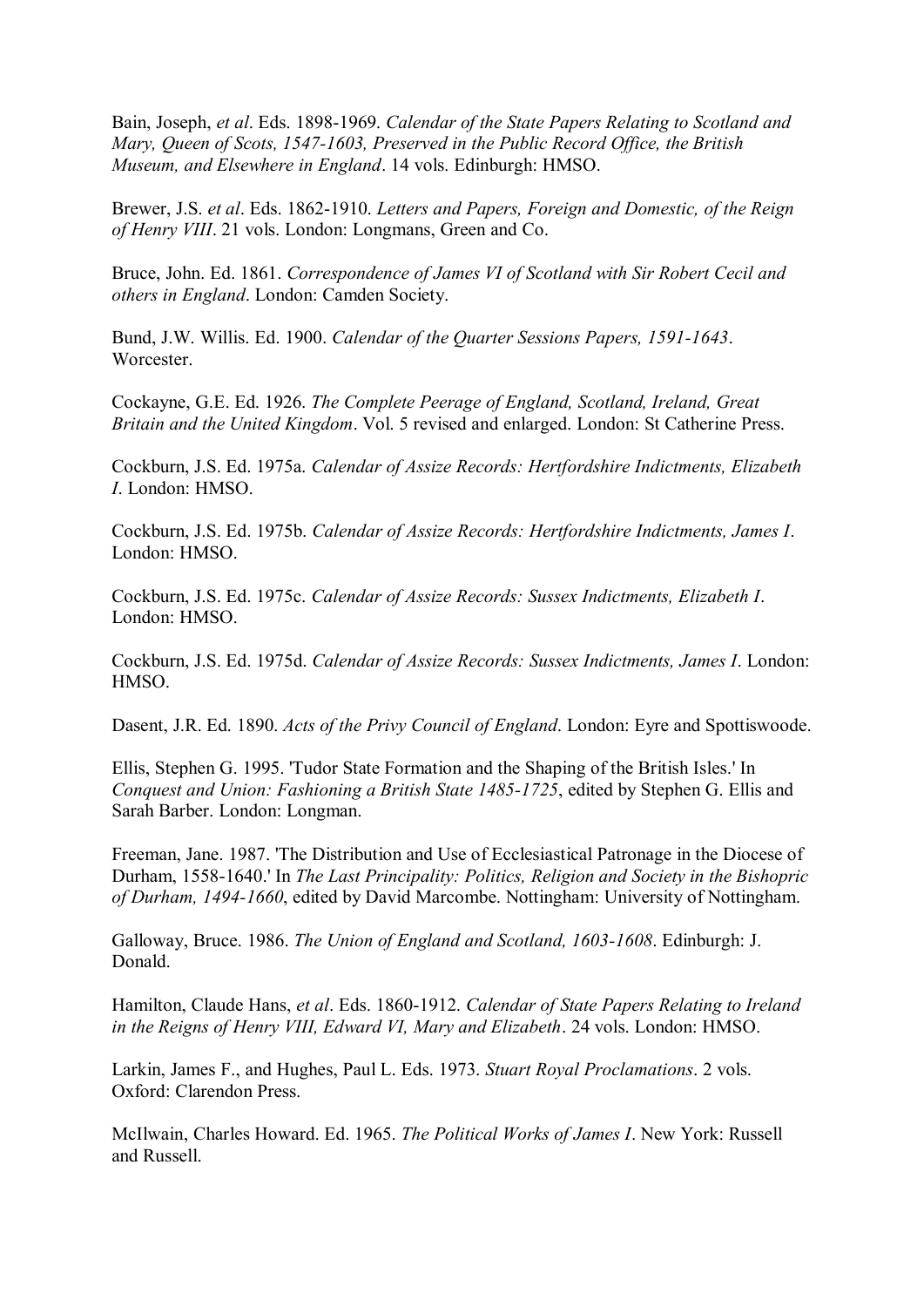Masson, David, and Burton, John Hill. Eds. 1877-98. *The Register of the Privy Council of Scotland*. 14 vols. Edinburgh: H.M. General Register House.

Mares, F.H. Ed. 1972. *The Memoirs of Robert Carey*. Oxford: Clarendon Press.

Meikle, Maureen. 1988. 'Lairds and Gentlemen: A Study of the Landed Families of the Eastern Anglo-Scottish Borders, c1540-1603.' Unpublished PhD. University of Edinburgh.

Meikle, Maureen. 1992. 'A Godly Rogue: The Career of Sir John Forster, an Elizabethan Border Warden.' *Northern History* 27: 126-63.

Meikle, Maureen. 2001. 'The Sixteenth-Century Anglo-Scottish Borderland as a Frontier: Myth or Reality?' Unpublished paper given to the 'Regions and Borders of Northern Europe' conference at the University of Durham.

Neville, Cynthia. 1998. *Violence, Custom and Law: The Anglo-Scottish Border Lands in the Later Middle Ages*. Edinburgh: Edinburgh University Press.

Nichols, John. Ed. 1828. *The Progresses, Processions, and Magnificent Festivities of King James the First*. 4 vols. London: J.B. Nichols.

Northumberland. 1893-1940. *A History of Northumberland*. Northumberland County History Committee. Newcastle upon Tyne.

Page, William. Ed. 1914-23. *The Victoria County History of the County of York, North Riding*. 2 vols. London: Constable (vol. 1) and London: St Catherine Press (vol. 2).

Pollard, A.J. 1990. *North Eastern England During the Wars of the Roses: Lay Society, War and Politics, 1450-1500*. Oxford: Oxford University Press.

Read, Conyers. Ed. 1962. *William Lambarde and Local Government: His 'Ephemeris' and Twenty-Nine Charges to Juries and Commissions*. New York: Cornell University Press.

Reid, Rachel Robert. 1921. *The King's Council in the North*. London: Longmans, Green and C<sub>o</sub>

Salisbury. 1902-65. *Manuscripts of the Marquess of Salisbury*. London: Historical Manuscripts Commission.

Steele, Robert. Ed. 1910. *A Bibliography of Royal Proclamations of the Tudor and Stuart Sovereigns, 1485-1714*. 2 vols. Oxford: Clarendon Press.

Strype, John. 1824. *Annals of the Reformation and Establishment of Religion*. 4 vols. Oxford: Clarendon Press.

Watts, S.J., with Watts, Susan. 1975. *From Border Shire to Middle Shire: Northumberland, 1586-1625*. Leicester: Leicester University Press.